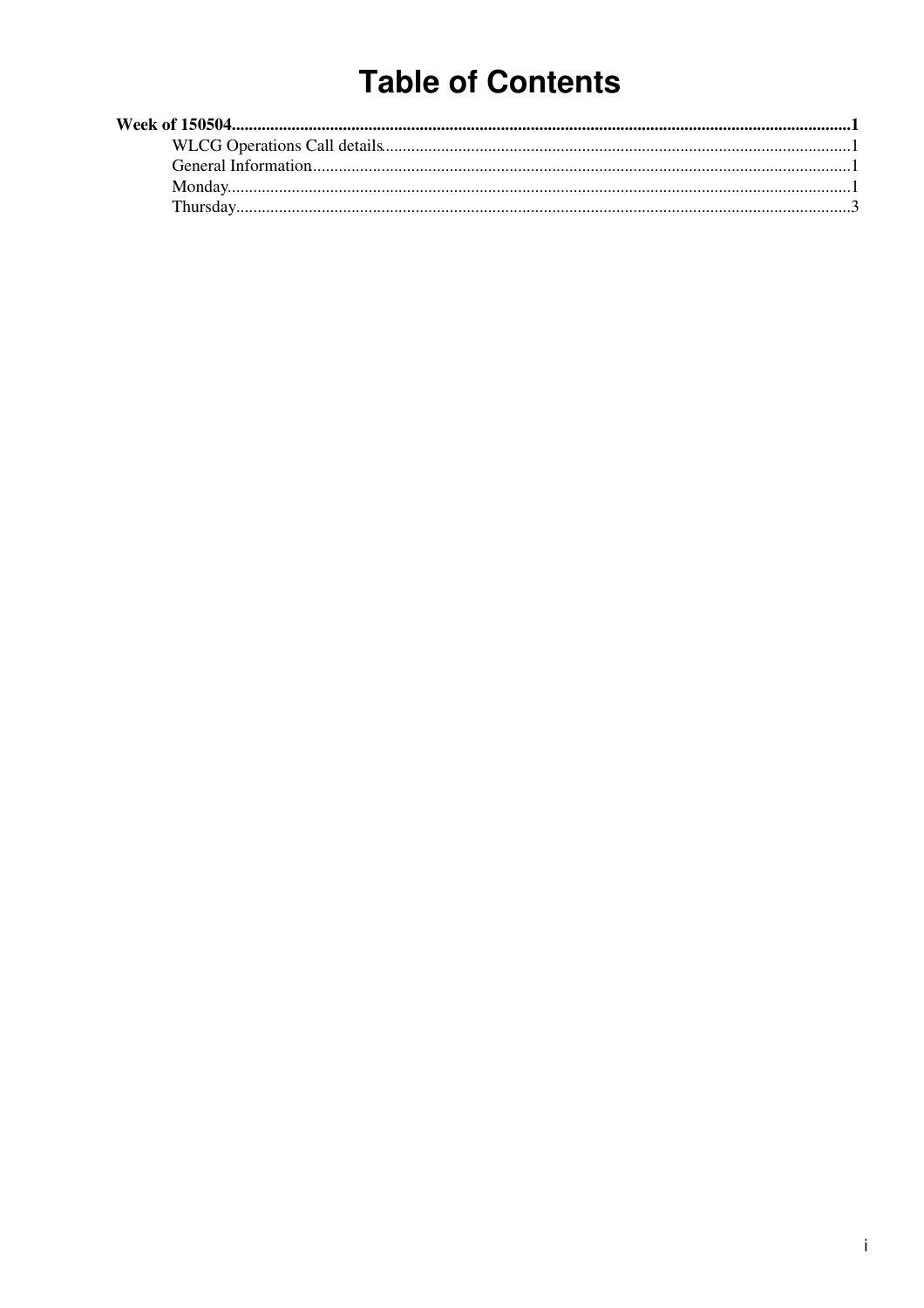# <span id="page-1-0"></span>**Week of 150504**

## <span id="page-1-1"></span>**WLCG Operations Call details**

- At CERN the meeting room is  $513 \times R 068$ .
- For remote participation we use the Vidyo system. Instructions can be found [here](https://indico.cern.ch/conferenceDisplay.py?confId=287280)  $\mathbb{F}$ .

### <span id="page-1-2"></span>**General Information**

- The purpose of the meeting is:
	- to report significant operational issues (i.e. issues which can or did degrade experiment or site ♦ operations) which are ongoing or were resolved after the previous meeting;
	- ♦ to announce or schedule interventions at Tier-1 sites;
	- to inform about recent or upcoming changes in the experiment activities or systems having a ♦ visible impact on sites;
	- ♦ to provide important news about the middleware;
	- ♦ to communicate any other information considered interesting for WLCG operations.
- The meeting should run from 15:00 until 15:20, exceptionally to 15:30.
- The SCOD rota for the next few weeks is at [ScodRota](https://twiki.cern.ch/twiki/bin/view/LCG/ScodRota)
- General information about the WLCG Service can be accessed from the [Operations Web](https://twiki.cern.ch/twiki/bin/view/LCG/WLCGOperationsWeb)
- Whenever a particular topic needs to be discussed at the daily meeting requiring information from site or experiments, it is highly recommended to announce it by email to [wlcg-operations@cernSPAMNOTNOSPAMPLEASE.ch](mailto:wlcg-operations@cernSPAMNOTNOSPAMPLEASE.ch) to make sure that the relevant parties have the time to collect the required information or invite the right people at the meeting.

### <span id="page-1-3"></span>**Monday**

Attendance:

- local: Ian (IT-PES), Luca (IT-DB), AlessandroDiG (ATLAS), Maarten (ALICE), Xavi (IT-DSS+SCOD)
- remote: Felix (ASGC), Lisa (FNAL), [IN2P3](https://twiki.cern.ch/twiki/bin/view/LCG/IN2P3) (Rolf), Sang-Un (KISTI), Dimitri (KIT), Ulf (NDGF), Onno (NL-T1), Rob (OSG), Pepe (PIC),

Experiments round table:

- ATLAS [reports](https://twiki.cern.ch/twiki/bin/view/AtlasComputing/ADCOperationsDailyReports2015) [\(raw view\)](https://twiki.cern.ch/twiki/bin/view/AtlasComputing/ADCOperationsDailyReports2015?raw=on) •
	- Central Services ♦
		- FTS server client communication issue, timeouts, is affecting ATLAS badly. There ◊ was a request from FTS3 devs to upgrade FTS servers, can FTS3 service managers clarify?
			- Upgrade will be performed in PPS at [RAL](https://twiki.cern.ch/twiki/bin/view/LCG/RAL)(Tue) and CERN (Wed) and put in ⋅ PROD on Thursday.
		- $\Diamond$  [RAL](https://twiki.cern.ch/twiki/bin/view/LCG/RAL) Frontier down, [GGUS:113409](https://ggus.eu/ws/ticket_info.php?ticket=113409) $\degree$  solved, thks.
- CMS [reports](https://twiki.cern.ch/twiki/bin/view/CMS/FacOps_WLCGdailyreports) ([raw view\)](https://twiki.cern.ch/twiki/bin/view/CMS/FacOps_WLCGdailyreports?raw=on) •
	- ♦ This week is CMS and therefore almost for sure nobody can join the call
	- New xrootd re-director for Tier-0 name space in EOS seems to need a port opening in the fire ♦ wall, GGUS: $113032$ <sup> $\alpha$ </sup> (at the very end)
		- ◊ Not clear why this causes trouble with files out side of the Tier-0 name space
	- ♦ Please send a mail to Christoph, if there is the need to followup something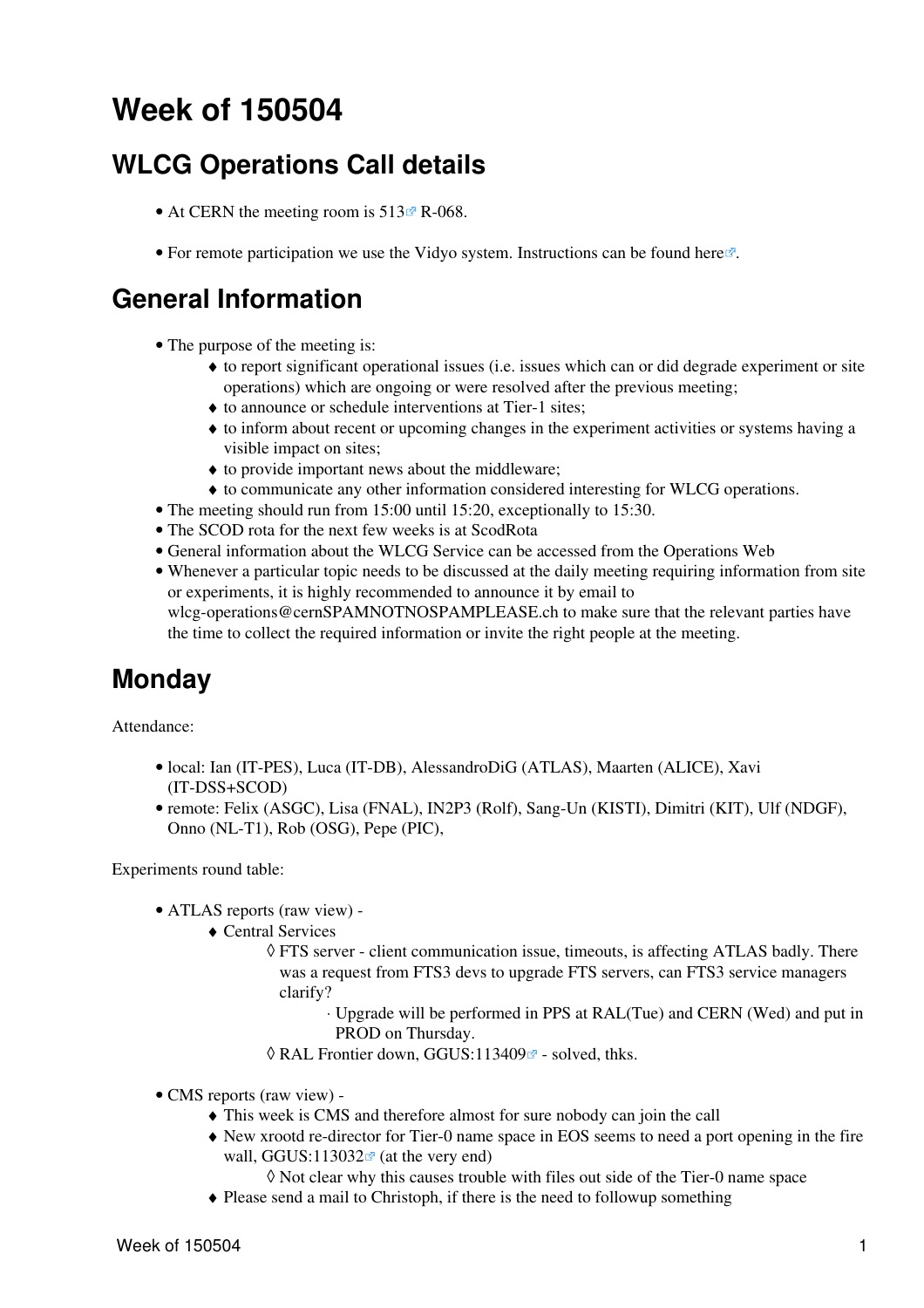#### ALICE - •

- $\bullet$  mostly high activity
- KIT: team ticket GGUS:113438<sup> $\alpha$ </sup> opened on Sat because of network issues (solved)
- LHCb [reports](https://twiki.cern.ch/twiki/bin/view/LHCb/ProductionOperationsWLCGdailyReports) [\(raw view\)](https://twiki.cern.ch/twiki/bin/view/LHCb/ProductionOperationsWLCGdailyReports?raw=on) •
	- ♦ Operations dominated by MC jobs and user analysis
	- ♦ T0:
	- $\triangleleft$  T<sub>1</sub>

#### $\Diamond$  Problem to contact SARA SRM ([GGUS:113324](https://ggus.eu/ws/ticket_info.php?ticket=113324) $\circ$ )

Sites / Services round table:

- ASGC: ntr
- BNL: np
- CNAF: np
- FNAL: [SIR report](https://twiki.cern.ch/twiki/pub/LCG/WLCGServiceIncidents/uscmsT1_SIR_042015.pdf) submitted (unrecoverable data loss in dCache 15th/April)
- GridPP: np
- IN2P3: ntr
- JINR: np
- KISTI: ntr
- KIT: np
- NDGF (mail form Ulf): Atlas unevenly hit our tape write systems, causing one of them to overload. It got turned RO on Thursday evening to even it out, and that then fixed the problem during the weekend. FI\_HIP\_T2 for CMS is also seeing the FTS "upload-timeout-reupload-delete" issue in their logs, so it's not only Atlas. (It's quite easy to spot the pattern in the dcache billing log)
- NL-T1: ntr
- NRC-KI: np
- OSG: ntr
- PIC: ntr
- RAL: np
- TRIUMF: np
- CERN batch and grid services:
	- **FTS** fts3.cern.ch upgrade fts-server 3.2.32 -> 3.2.33 08:00 UTC Wednesday 6th May. A 2 or ♦ 3 minute downtime. This is the version running on the pilot for sometime.
- CERN storage services:
	- EOSATLAS namespace unavailable for about an hour (9h40 to 10h40). The reason was a ♦ corrupted entry on the namespace metadata.
- Databases: ntr
- GGUS:
	- ♦ Network issues at KIT on Monday at 14:30. The network experts are looking into it
- Grid Monitoring:
- MW Officer:

#### AOB:

- the SARA SRM access issue reported by LHCb may well be due to the same problem that has been causing intermittent proxy renewal failures on the ALICE VOBOXes at NIKHEF and SARA  $(GGUS:113240 \circ r)$  $(GGUS:113240 \circ r)$  $(GGUS:113240 \circ r)$ :
	- the CRL of the TERENA-eScience-SSL-CA-3 used by NLT1 service hosts has a lifetime of a ♦ few days (~1 week at the time of writing)
	- when it is downloaded, the corresponding HTTP header may advertise a cache validity that ♦ exceeds the CRL lifetime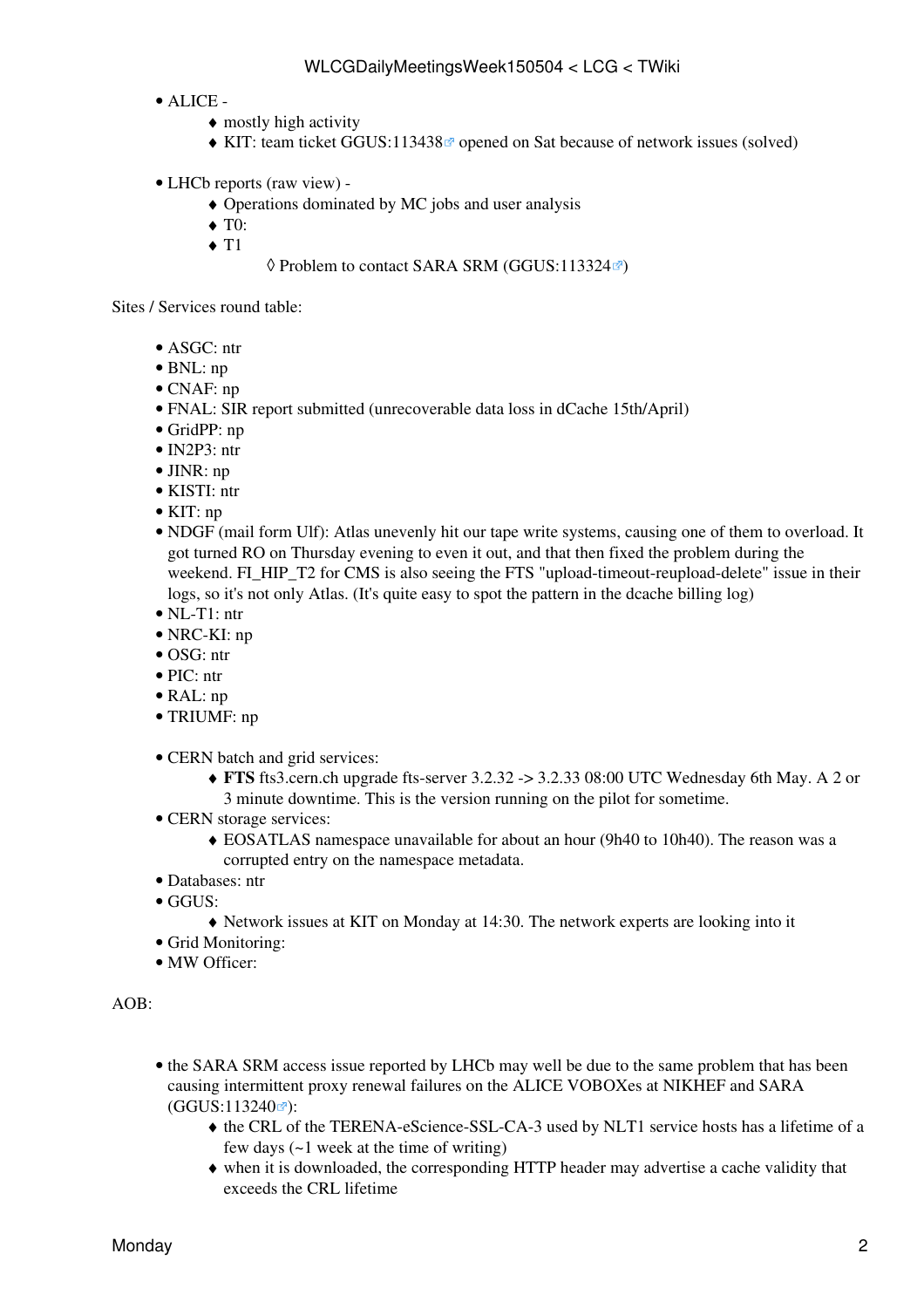#### WLCGDailyMeetingsWeek150504 < LCG < TWiki

- fetch-crl < 3.0.16 will trust the advertised validities to avoid putting unnecessary load ♦ onto CRL web services
- ♦ any CRL with a "short" lifetime might then expire before it gets downloaded again
- ♦ fetch-crl 3.0.16 works around such mismatched promises
- it currently is available in EPEL-testing: ♦
	- [EPEL-testing-6 repo](https://dl.fedoraproject.org/pub/epel/testing/6/) ◊

⋅ [fetch-crl-3.0.16-1.el6.noarch.rpm](https://dl.fedoraproject.org/pub/epel/testing/6/x86_64/fetch-crl-3.0.16-1.el6.noarch.rpm)

[EPEL-testing-5 repo](https://dl.fedoraproject.org/pub/epel/testing/5/) ◊

⋅ [fetch-crl3-3.0.16-1.el5.noarch.rpm](https://dl.fedoraproject.org/pub/epel/testing/5/x86_64/fetch-crl3-3.0.16-1.el5.noarch.rpm)

- documentation: ♦
	- <https://dist.eugridpma.info/distribution/util/fetch-crl/> ◊
		- ⋅ <https://dist.eugridpma.info/distribution/util/fetch-crl/CHANGES>

## <span id="page-3-0"></span>**Thursday**

Attendance:

- · local: Joel (LHCb), Ian (PES), David (ATLAS), Maria (SDC), Pablo (Monitoring+GGUS), German (DSS), Maarten (ALICE), Andrea (MW), Andrei (DB), Xavi (DSS+SCOD)
- remote: Felix (ASGC), Michael (BNL), Sonia (CNAF), Lisa (FNAL), Rolf (IN2P3), Thomas (KIT), Ulf (NDGF), Dennis (NL-T1), Rob (OSG), John (RAL), Di (TRIUMF)

Experiments round table:

- ATLAS [reports](https://twiki.cern.ch/twiki/bin/view/AtlasComputing/ADCOperationsDailyReports2015) [\(raw view\)](https://twiki.cern.ch/twiki/bin/view/AtlasComputing/ADCOperationsDailyReports2015?raw=on) •
	- ♦ Grid is running mostly full
	- Thanks to sites for upgrading FTS3 to address serious issue we had we see much fewer ♦ submission timeouts
	- Computing Run Coordinator shift starts this week he/she will report for ATLAS in WLCG ♦ daily meetings
- CMS [reports](https://twiki.cern.ch/twiki/bin/view/CMS/FacOps_WLCGdailyreports) ([raw view\)](https://twiki.cern.ch/twiki/bin/view/CMS/FacOps_WLCGdailyreports?raw=on) •
	- New xrootd re-director for Tier-0 name space in EOS still causing some problems ♦ [GGUS:113032](https://ggus.eu/ws/ticket_info.php?ticket=113032) $\mathbb{F}$  (at the very end) - more likely a configuration issue than a firewall issue (as suspected on Monday)
	- Network problems in the US late Sunday until ~Tuesday ♦ ◊ There were some issues in ESnet
	- ◆ Problems with FTS3 at FNAL last weekend, [GGUS:113449](https://ggus.eu/ws/ticket_info.php?ticket=113449)
	- CVMFS: Stratum 1 on cvmfs.fnal.gov <http://cvmfs.fnal.gov> had not been updated since 48 hrs.
		- ◊ SLS status is degraded to 65%. SLS details show indeed a catalog time of 2015-05-02 21:00:51
		- ◊ FNAL issue seems to have recovered (was perhaps related to US network issue)

#### ALICE - •

- $\triangle$  high activity
- LHCb [reports](https://twiki.cern.ch/twiki/bin/view/LHCb/ProductionOperationsWLCGdailyReports) [\(raw view\)](https://twiki.cern.ch/twiki/bin/view/LHCb/ProductionOperationsWLCGdailyReports?raw=on) •
	- Operations dominated by MC jobs and user analysis ♦
		- $\Diamond$  T<sub>0</sub>.
		- T1 ◊
- · Problem to contact SARA SRM ([GGUS:113324](https://ggus.eu/ws/ticket_info.php?ticket=113324) <sup>®</sup>) no news from SARA
	- SARA reported they applied a workaround and will update the ticket.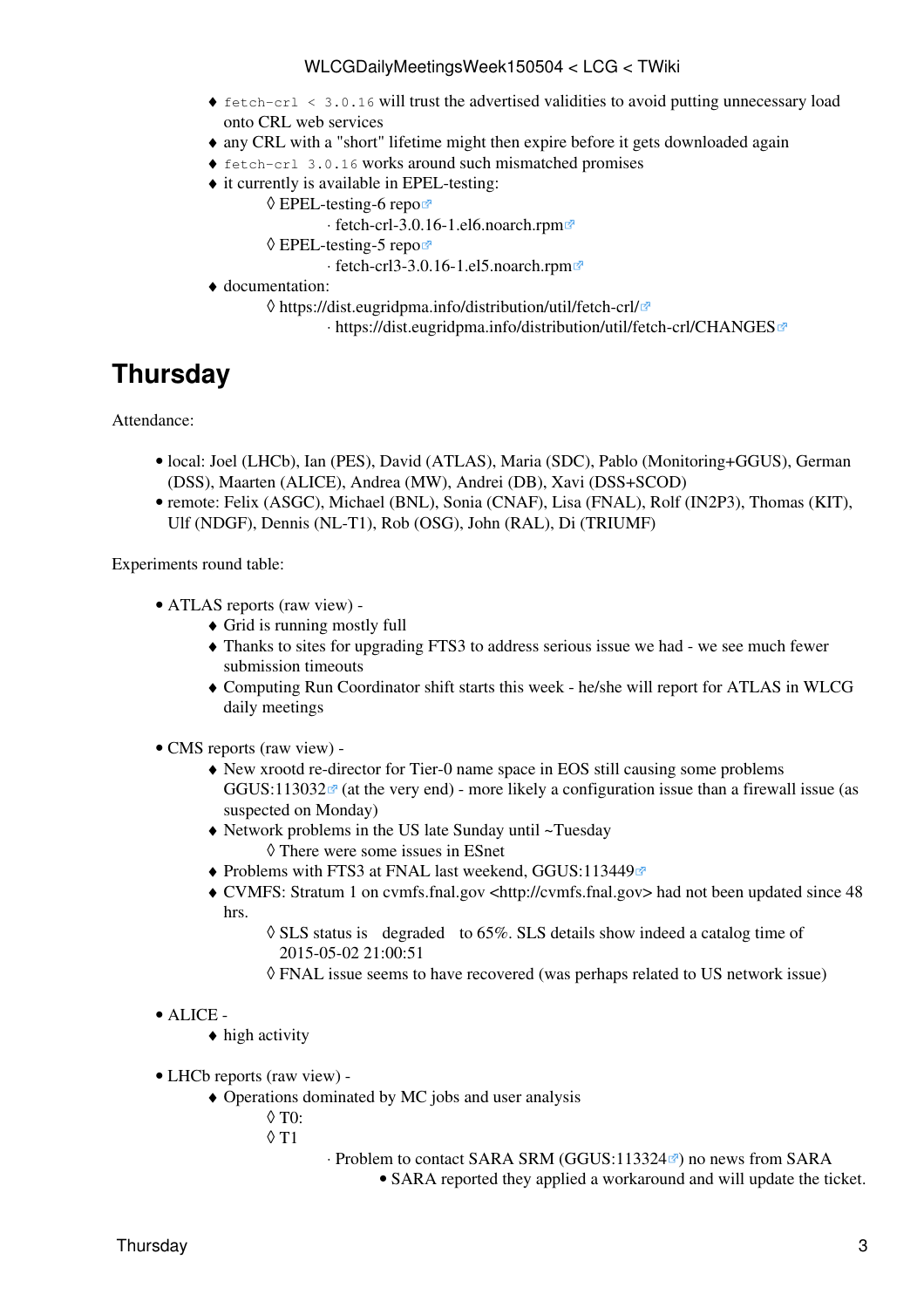Sites / Services round table:

- ASGC: DPM diskserver damaged reparation process ongoing.
- BNL: ntr
- CNAF: TAPE system in scheduled downtime next week for 3 days (12th to 15th of May)
- FNAL: ntr
- GridPP: np
- IN2P3: Plan to update dcache to the newer version, plan to do it on the 22nd of May.
- JINR: np
- KISTI: ntr
- KIT: Plan to update to update dCache next week: LHCb (Tue), ATLAS+CMS (Wed)
- NDGF:
	- We updated today to latest dcache 2.12, since the fix to 2.10, 2.11 and 2.12 got released on ♦ Tuesday.
	- The new version fixes a leak into chimeras t\_tags\_inodes table, where every upload via SRM ♦ leaves rows behind. At NDGF-T1 we had 300 million rows (40G data on disk), which made it extremely hard to delete without killing production from database IO-starving. It's important to update to stop the leak. There will be cleanup later, but the most important thing is to stop the leak. The update will also create a new index, which will take quite some time. Our cleaned DB with 17M rows took 1h 20 min to create the index.
- NL-T1: ntr
- NRC-KI: np
- OSG: ntr
- PIC: np
- RAL: FTS3 updated
- TRIUMF: ntr
- CERN batch and grid services: Experiencing issues with two [CREAM](https://twiki.cern.ch/twiki/bin/view/LCG/CREAM)-CEs, put into downtime in GOCDB while investigating.
- CERN storage services:
	- ♦ CASTORALICE upgraded to 2.1.15-6
	- Proposed upgrades for next week: CASTORATLAS (Monday the 11th), CASTORCMS and ♦ CASTORLHCb (Wednesday the 13th) announcements to be sent.
	- German (IT-DSS-TAB) announced a robot cleaning campaign during June: 17th and 24th. ♦ ◊ Implications: writing to tapes is guaranteed but reading (recalls) might be delayed by about 8h if data is sitting on the affected robot. Days have been selected to make them coincide with the foreseen LHC technical stop (+ scrubbing).
- Databases:
- GGUS:
	- $\triangleleft$  [Question for our OSG colleagues](https://its.cern.ch/jira/browse/GGUS-1391)  $\mathcal{P}$ : how should GGUS map contact lists from MyOSG.
- Grid Monitoring:
	- $\triangle$  Draft availability reports for April sent, and available at the [SAM3 UI](http://wlcg-sam.cern.ch/reports/2015/201504/wlcg) $\Phi$
- MW Officer:
	- ♦ Asked for the FTS3 update at BNL, Michael replied that will be performed today.
	- Asked FNAL for plans to upgrade dCache version (currently running 2.2 with many later ♦ fixes backported): no plans on the short term.

#### AOB:

This topic: LCG > WLCGDailyMeetingsWeek150504 Topic revision: r19 - 2015-05-07 - MaartenLitmaath